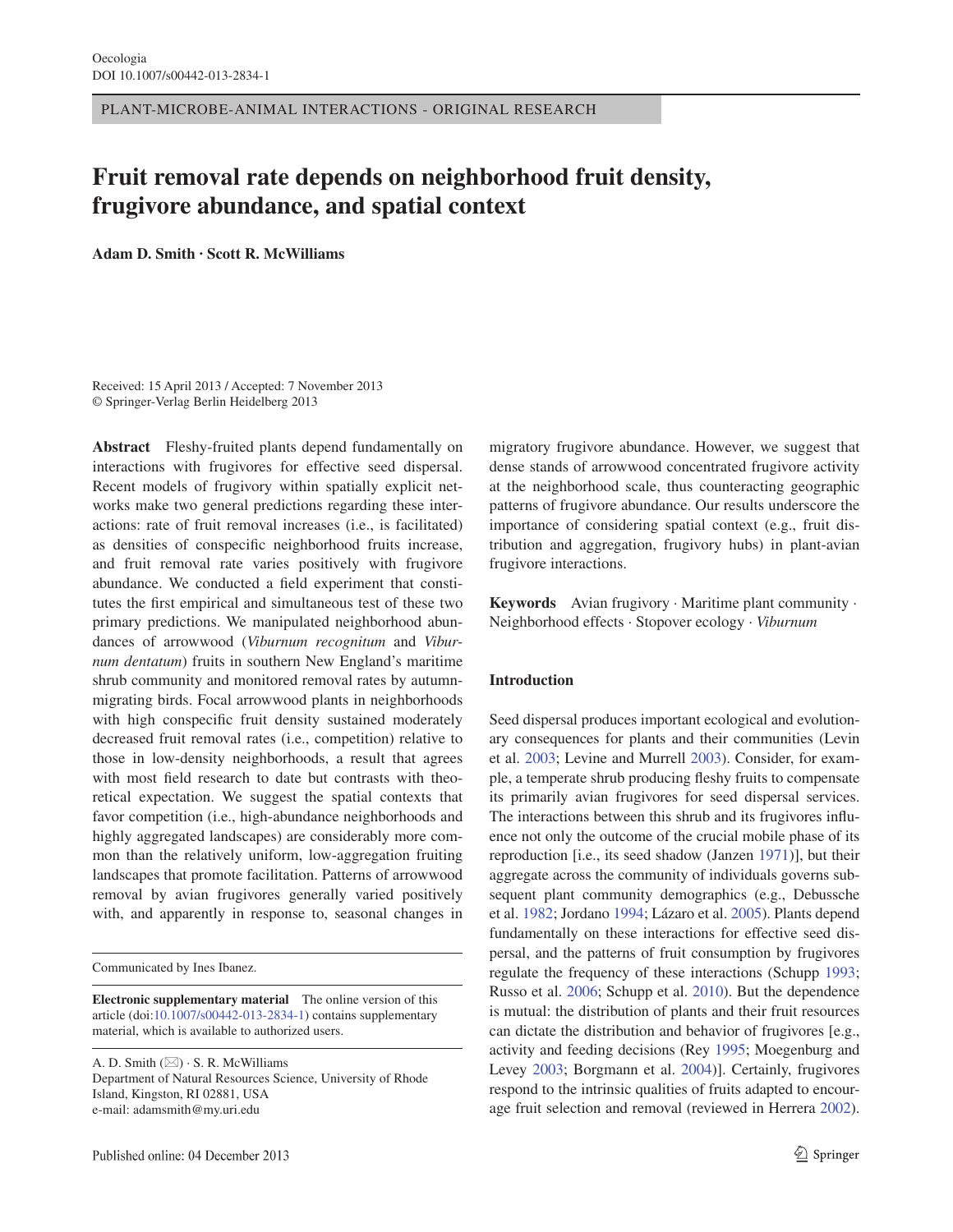However, factors extrinsic to an individual plant often influence frugivore distribution and behavior profoundly, rendering them largely context dependent. How this context dependence influences the strength and direction of species interactions in general is a key gap in our current ecological knowledge (Agrawal et al. 2007).

Context dependence is nearly ubiquitous in interactions among species (Agrawal et al. 2007), and the extent to which frugivores remove and disperse fruit is no exception (Schupp et al. 2010). Indeed, a given plant's spatial context may effectively determine its dispersal success (Herrera 1984b). In particular, the distribution, density, and species composition of the surrounding fruiting neighborhood can influence patterns of frugivory (and seed dispersal) by altering frugivore abundance and foraging behavior (Levey et al. 1984; Sargent 1990; Saracco et al. 2005). However, the influence of a fruiting neighborhood on fruit removal apparently lacks generality; in some cases, neighborhood fruit facilitates (i.e., increases) fruit removal by attracting frugivores (Sargent 1990; Takahashi and Kamitani 2004) while in others it decreases fruit removal when plants compete for frugivores (Moore and Willson 1982; Manasse and Howe 1983). Identifying generalities within this context dependence is crucial to developing a predictive understanding of seed dispersal efficiency (Carlo et al. 2007; Schupp et al. 2010).

Carlo et al. (2007) suggest that the influences of fruiting neighborhoods on fruit removal may be better understood within the context of a network governed predominantly by the spatial patterning of fruiting plants and the availability of frugivores. Specifically, their frugivory network model expands the concept of plant-frugivore interactions as hierarchical mutualistic networks (e.g., Jordano 1987, 2003) to incorporate the spatial arrangements of plants explicitly, whereby the movements of frugivores establish the linkage among plants (i.e., the network topology). They implicate two primary factors that largely determine the outcome of the complex interactions between plants and frugivores: the spatial patterning of fruiting plants and the availability of frugivores. Spatial patterns of particular import include the density of fruiting neighborhoods at the local scale and plant aggregation (i.e., the clumpiness of, or non-uniformity in, plant and fruit distributions) at larger, landscape scales. The models of Carlo et al. (2007) emphasized frugivore abundance and assumed frugivores consumed only fruits. The more general situation is that frugivores vary in foraging efficiency and fruit preferences, and may switch among alternative prey (e.g., Carnicer et al. 2009); thus, "frugivore activity" better describes the product of both frugivore abundance and the extent to which the frugivores are consuming fruits. Fruiting plant spatial patterns, fruit properties [e.g., quantity and nutritional quality, phenology (reviewed in Levey et al. 2002)], and frugivore activity can produce inequalities in visitation among plants; if inequalities are severe, network topologies may be dominated by "hubs" plants, species, or neighborhoods that receive the majority of frugivory and seed dispersal services (Carlo et al. 2007). Simulations of avian frugivory within this spatially explicit framework (Morales and Carlo 2006; Carlo et al. 2007; Carlo and Morales 2008) predict that fruit removal increases (i.e., facilitation occurs) from a given plant as a function of (1) increasing densities of conspecific fruit in the neighborhood surrounding that plant, and (2) increasing frugivore activity (Fig. 1). However, at typical levels of frugivore activity in highly aggregated landscapes (i.e., when fruits are distributed very non-uniformly on the landscape), fruit removal increases with neighborhood fruit density only to a point; in these landscapes, decreased fruit removal from a given plant (i.e., competition) may be expected at high conspecific neighborhood fruit densities (Carlo and Morales 2008) (Fig. 1). Our field experiment constitutes the first empirical and simultaneous test of these predictions and their potential interaction.

We evaluated these predictions with two field experiments conducted during autumnal bird migration in the maritime shrub community of southern New England. The maritime shrub community is well suited to evaluate frugivory network theory because of its abundant fruit availability but low fruiting plant diversity (Enser and Lundgren 2006). Additionally, generalist avian frugivores predominate



**Fig. 1** Hypothesized changes in fruit removal rate from focal arrowwood (*Viburnum* sp.) plants at different neighborhood fruit density and frugivore activity scenarios. At low to moderate frugivore activity (*solid lines*), fruit removal increases from focal plants surrounded by neighborhoods containing conspecific fruit relative to focal plants with no neighborhood fruit. However, increased removal occurs only up to some unknown low or moderate neighborhood density (e.g., *points a*, *c*) beyond which fruit removal from focal plants decreases due to competition for frugivores. At very high neighborhood densities (e.g., *points b*, *d*), removal rates may fall below that incurred in the absence of neighborhood fruit. Sufficiently high frugivore activity may diminish or eliminate any effect of neighborhood fruit density if most (or all) available fruits are consumed (*line e*). Note that the exact form of the predictions (e.g., curvilinear or otherwise) between neighborhood fruit density and fruit removal rate is not crucial in this case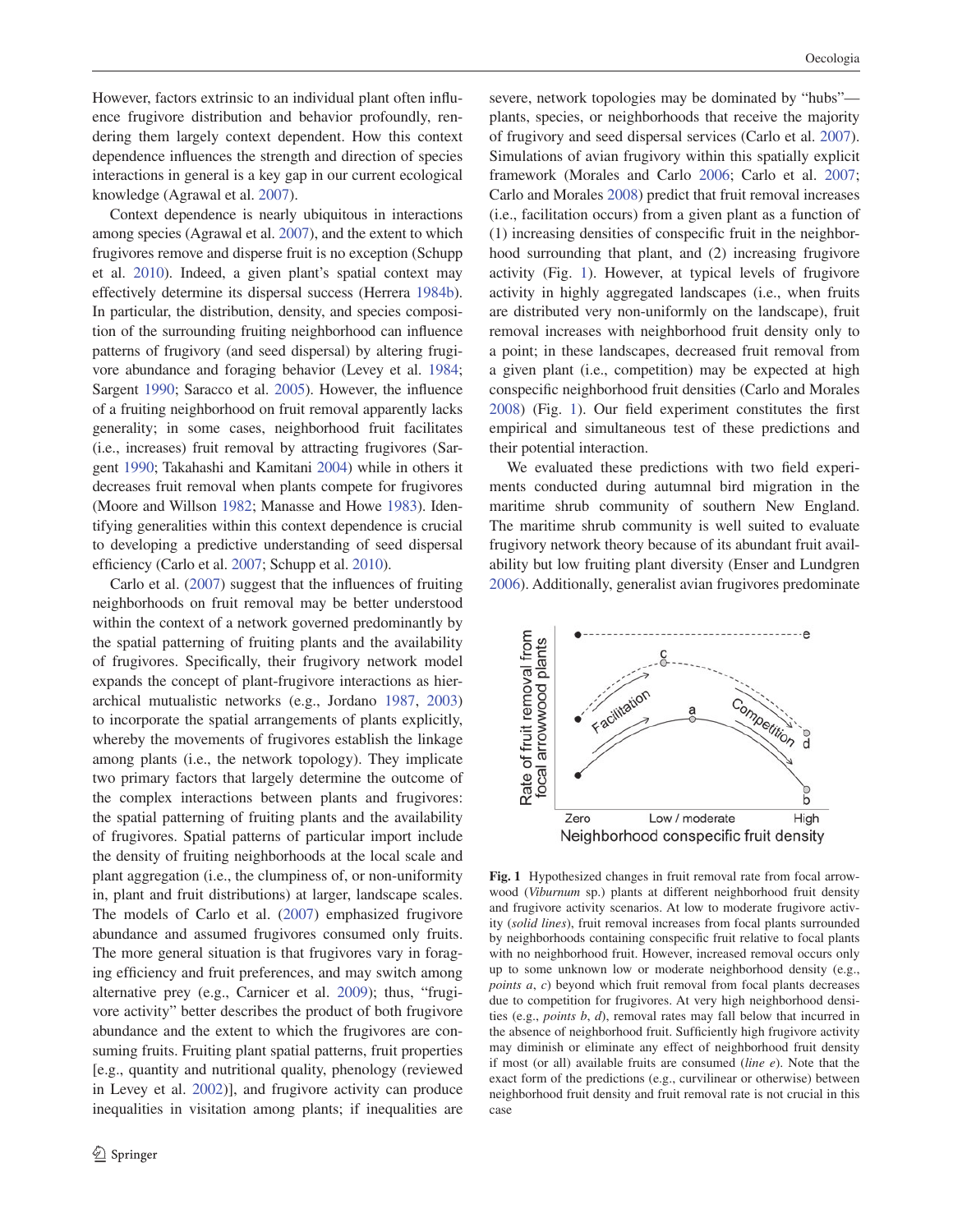and exhibit seasonal (Able 1977; Mizrahi et al. 2010; Svedlow et al. 2012) and predictable geographic variation in abundance (Baird and Nisbet 1960; Able 1977). Songbirds are the primary consumers of fruits on Block Island during fall and the majority of these birds are stopping to refuel during migration. Migration is an especially pertinent study context in which to test the stated predictions, as migrating songbirds at stopover sites have a strong impetus to assess and acquire food resources efficiently; autumn migration is also the critical period of interactions between the majority of fleshy-fruited plants and their dispersers in this temperate maritime shrub system. Finally, simulations of avian frugivory (Morales and Carlo 2006; Carlo et al. 2007; Carlo and Morales 2008; Morales and Vázquez 2008) occur in a predominantly tropical context; thus we empirically evaluate their applicability in a temperate system.

Our field experiments examined differential fruit removal from individual northern and southern arrowwood (*Viburnum recognitum* and *Viburnum dentatum*, respectively) plants relative to neighborhood fruit density and frugivore abundance. Arrowwood is the most important fruit resource for migratory birds within this maritime shrub community (Parrish 1997a; Smith et al. 2007; Bolser et al. 2013). We evaluated two specific predictions related to the effects of local neighborhood (i.e.,  $50 \text{ m}^2$ ) and frugivore activity on fruit removal patterns. First, focal arrowwood plants surrounded by neighborhoods containing natural abundances of conspecific fruits will experience increased rates of fruit removal relative to focal plants surrounded by neighborhoods from which we removed all conspecific fruit (Fig. 1, points a, c); however, if neighborhood fruit density is sufficiently high (the precise threshold is uncertain), rates of fruit removal from focal plants will be reduced, via competition for limited frugivore activity, relative to focal plants in neighborhoods without arrowwood (Fig. 1, points b, d). Second, fruit removal rates on focal arrowwood plants will vary positively with temporal (seasonal) and geographic patterns of frugivore activity; however, high frugivore activity could decouple fruit removal rates from neighborhood fruit density and result in a high and constant rate of fruit removal, regardless of fruit density (Fig. 1, line e).

## **Materials and methods**

## Study site

The field experiment took place on Block Island (41°28′N,  $71^{\circ}31'W$ ), a  $25$ -km<sup>2</sup> glacially deposited landmass located approximately 15 km south of the Rhode Island mainland. The species composition and structure of the maritime shrub community are dictated, in large part, by exposure to

salt spray and wind (Enser and Lundgren 2006). Autumnal migrating songbirds rest and refuel extensively in the maritime shrub community of Block Island, consuming large quantities of fruit (Parrish 1997a) and playing a key role in the dispersal of fruiting species (Thompson and Willson 1979). The high-energy fruits of northern and southern arrowwood are used nearly ubiquitously by migrant frugivores, which prefer them to fruits of co-occurring plant species (Parrish 1997a, b; Smith et al. 2007; Bolser et al. 2013).

#### Plot establishment and neighborhood manipulation

In autumn 2009, we thoroughly searched the maritime shrub community and identified 16 arrowwood-dominated stands of adequate size within which to establish a single  $5 \times 20$ -m plot (Fig. 2). Plots were separated by sufficient distances to expect independence; the distance between a plot and its nearest neighboring plot averaged 272 m and 449 m on northern and southern Block Island, respectively, with a minimum separation of 65 m. Our plots ranged over 7.5 km of latitude, nearly the entire latitudinal span (8.7 km) of the maritime shrub community on



**Fig. 2 a** In autumn 2009 arrowwood plots, all arrowwood was removed within a low-density subplot and a 5-m radius circle around the treatment subplot center (*broken circle*) to ensure a fruitless conspecific neighborhood. Fruit counts occurred on eight representative arrowwood infructescences (*filled circles*) in the center (*solid circle*) of each subplot. **b** In autumn 2010 arrowwood pairs, a northern arrowwood shrub (*Viburnum recognitum*; unshaded shrubs) was located adjacent to and within 5 m of a southern arrowwood shrub (*Viburnum dentatum*; shaded shrubs). Fruit counts were carried out on eight representative arrowwood infructescences (*filled circles*) evenly distributed on each focal plant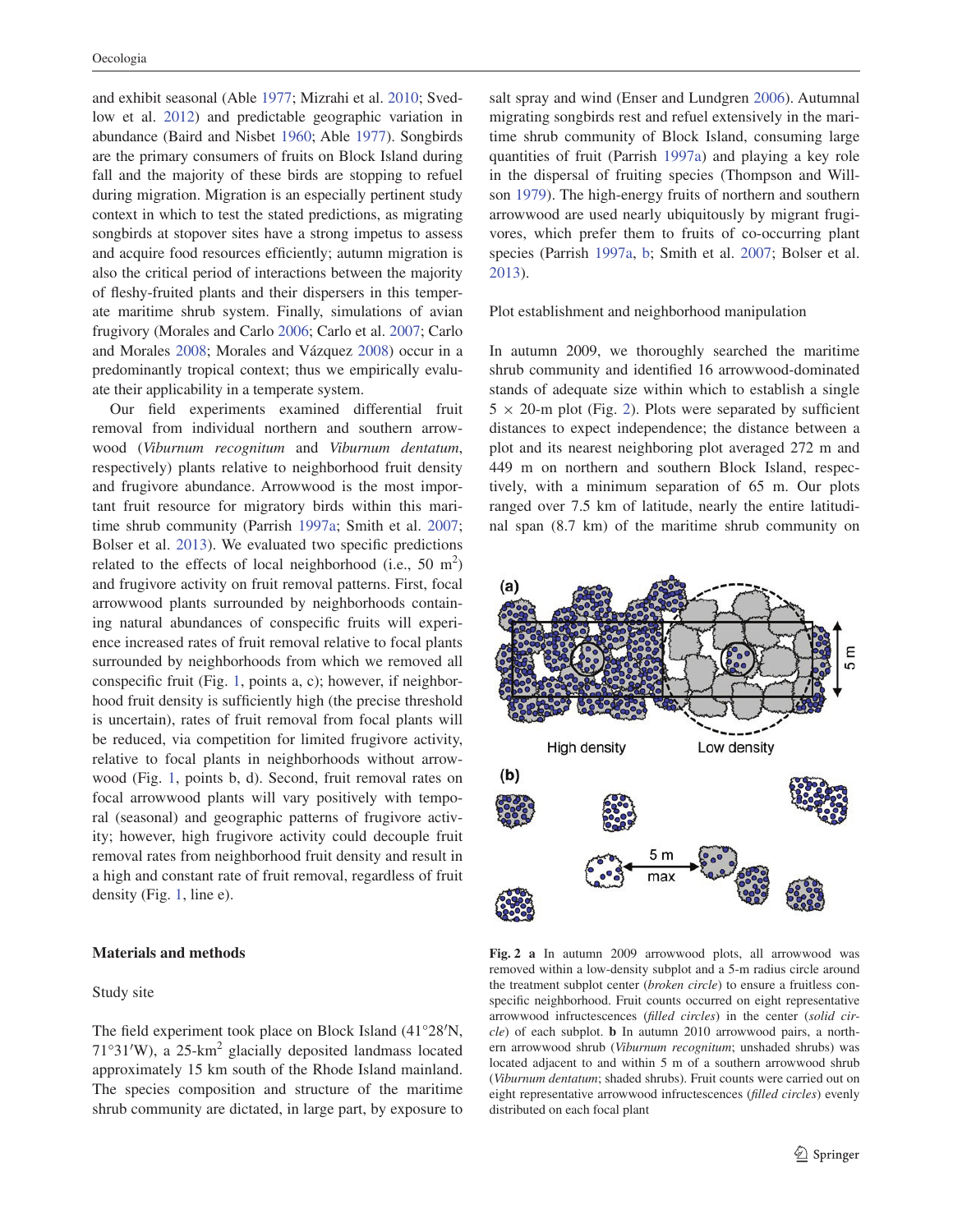Block Island. We expected these uncommonly large stands of arrowwood to concentrate frugivore activity [i.e., that each plot would act essentially as a frugivory hub; sensu Carlo et al. (2007)]. Consistent with its general distribution on Block Island (Online Resource 1), northern arrowwood dominated all northern plots and southern arrowwood dominated six of seven southern plots; northern arrowwood was more abundant on a single southern plot. To decouple the effect of the geographic location of plots from a potential preference for arrowwood species, we conducted a second experiment the following year (autumn 2010; see below).

To assess neighborhood effects, we paired subplots (i.e., one half of each plot;  $5 \times 10$  m) within plots to control for (1) avian migrants' expected non-uniform use of the maritime shrub community, and (2) heterogeneity in the species composition and physiognomy of the surrounding maritime shrub community. In each subplot, we monitored avian fruit removal from eight well-separated, representative arrowwood infructescences (cymes) within a 1-m radius (ca. 3  $m<sup>2</sup>$ ) subplot "center"; we removed all other conspecific fruit within each subplot center. Subsequently in each plot, we removed all arrowwood fruits outside of the subplot center from one subplot, selected at random (hereafter, "low-density subplot"; Fig. 2a). In the other subplot, arrowwood fruits outside of the subplot center were retained at their natural density (hereafter, "high-density subplot"; Fig. 2a). The availability of arrowwood on Block Island dictated our use of only two density treatments: uniformly dense arrowwood stands were too small to evaluate more densities and maintain a reasonable neighborhood size and too few to incorporate them into an incomplete block approach. Hence we did not attempt to delineate the shape of the functional relationship between neighborhood density and fruit removal (Fig. 1) as this was not necessary to test the two general predictions of the frugivory network model. Natural arrowwood fruit densities ranged from 85 to 2,185 fruits  $m^{-2}$  (median 741 fruits  $m^{-2}$ ) and arrowwood fruit mass (wet pulp plus seed) per unit area ranged from 12.4 to 177.6 g m<sup>-2</sup> (median 63.6 g m<sup>-2</sup>). Our manipulation of the subplot centers controlled adequately for initial crop size (mean  $\pm$  SD: 221  $\pm$  82 fruits) in paired subplots (paired  $t_{15} = 0.92, P = 0.36$ ).

## Monitoring fruit fate

Of the eight cymes remaining in the center of each subplot, we selected three at random and enclosed them in loose, fine  $(2.25 \text{--} \text{mm}^2)$  nylon bags to prevent avian consumption. We used enclosed cymes to estimate natural fruit abscission in each subplot and the five remaining unenclosed cymes to assess the pattern of fruit removal by migratory songbirds. Fruits were counted every 3 days (median; range 2–6) from 16 September to 2 November ( $n = 14$  counts), although

monitoring did not begin on two southern plots until the third count period; the experiment encompassed the greater part of fall migratory songbird use of the island and the availability of edible arrowwood. We estimated the number of fruits consumed and abscised on each subplot in each count period according to the following rules: (1) if the abscission rate on the enclosed cymes equaled or exceeded the rate of fruit loss on unenclosed cymes, we attributed the change in fruit abundance on unenclosed cymes entirely to abscission; or (2) if abscission rate was lower than the rate of fruit loss on unenclosed cymes, we used the abscission rate from the enclosed cymes to estimate the number of fruits that abscised from the unenclosed cymes with the balance of missing fruits attributed to removal by migratory birds.

#### Patterns of frugivore activity

Manipulating or monitoring frugivore activity on arrowwood plots proved logistically impractical. We initially considered point counts to document patterns of frugivore activity at each plot, but the density of the maritime shrub community impaired our ability to visually detect birds, which are likewise less conspicuous vocally during fall migration. Thus we elected to use seasonal fluctuations and island-scale geographic variation in migrant abundance to index frugivore activity. First, westerly winds associated with passing fall cold fronts displace large numbers of migratory songbirds offshore (Baird and Nisbet 1960; Able 1977); this weather dependency typically results in widely fluctuating frugivore densities throughout the fall migration on Block Island. We derived seasonal patterns of migrant (and thus frugivore) abundance during our experiment from concurrent radar work on Block Island (Mizrahi et al. 2010; Svedlow et al. 2012); marine surveillance radar is a standard method for estimating temporal patterns of abundance for nocturnally migrating songbirds (e.g., Harmata et al. 1999). Second, frugivore density is not uniform within the island's shrub community, and there exists a well-documented pattern in migrant densities on Block Island: migrants occur in higher densities on the northern half of the island following arrival, where they prepare for reoriented flights to the mainland or subsequent migratory flights to the south (Baird and Nisbet 1960; Able 1977). In support of this general pattern, mist-netting capture rates in the maritime shrub community were considerably lower at southern locations (A. Smith, unpublished data; S. Comings, unpublished data). Indeed, the two migration banding operations on the island (Reinert et al. 2002; United States Fish & Wildlife Service, unpublished data) continue to exploit the phenomenon, as have multiple previous studies (Parrish 1997b; Smith et al. 2007; Smith and McWilliams 2010; Bolser et al. 2013). The extent of frugivory by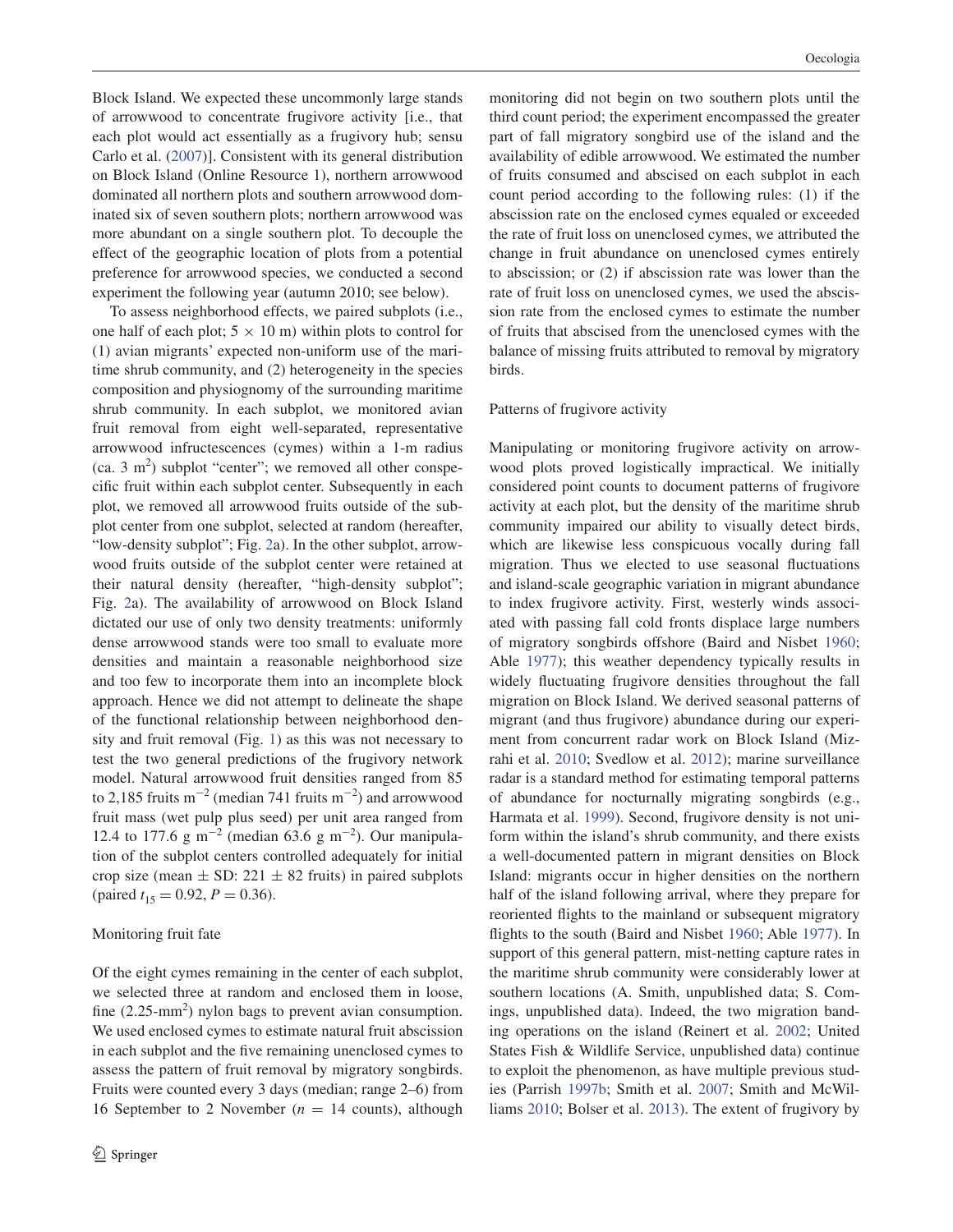migrants possibly increased as arthropod prey availability decreased throughout the fall (Parrish 2000; A. Smith, unpublished data); this suggests a seasonal increase in frugivore activity independent of changes in frugivore abundance. Importantly, such an increase likely did not vary geographically, nor did we expect other aspects of frugivore behavior that might influence foraging activity to vary geographically (e.g., foraging efficiency, fruit preferences, risk of predation). Thus, in our case, we expect that patterns of frugivore abundance represented a reliable proxy for frugivore activity.

## Separating arrowwood species and geographic frugivore activity effects

The natural distribution of the two arrowwood species on Block Island potentially confounded or conflated any influence on fruit removal of geographic differences in frugivore activity in 2009. We conducted a second experiment to separate the effects of frugivore activity (as it related to geography) and arrowwood species on patterns of fruit removal, and thus inform inferences in the 2009 experiment. In autumn 2010 we monitored the fate of co-fruiting northern and southern arrowwood fruits at 12 locations (five northern, seven southern). At each location, we identified an arrowwood pair comprising single fruit-laden northern and southern arrowwood plants growing within 5 m of each other; the distance to the nearest neighboring pair averaged 376 and 583 m on northern and southern Block Island, respectively, with a minimum separation of 54 m. On each plant we removed all fruit except for eight representative cymes distributed evenly throughout the plant, occupying an area similar to 2009 (ca.  $3 \text{ m}^2$ ; Fig. 2b; initial crop size mean  $\pm$  SD, 173  $\pm$  60 fruits; paired  $t_9 = 1.23$ ,  $P = 0.25$ . We monitored and estimated fruit abscission and removal as described previously, counting fruits every 5 days (median; range 4–8) from 16 September to 7 November  $(n = 10 \text{ counts})$ . Arrowwood pairs typically occurred in more diverse maritime shrub associations relative to the dense arrowwood-dominated stands used in 2009 (Fig. 2b). We used individuals growing in close proximity to control for neighborhood influences around arrowwood pairs, which we neither manipulated nor quantified.

#### Statistical analyses

Arrowwood removal from focal plants varied considerably over time and among plants, with many instances of no removal or extensive removal. We accounted for this overdispersion by modeling counts of fruits removed with the negative binomial distribution; however, the prediction of zero and near-zero removal remained inadequate, particularly in 2009 (see Online Resource 1). Failure to account

for excess zeros results in biased parameter and variance estimates (see, e.g., Martin et al. 2005). We thus used zeroinflated negative binomial (ZINB) mixture models (Lambert 1992) to evaluate the influence of fruit neighborhood and the expected geographic effect of frugivore activity on fruit removal rates; such models have proven appropriate in plant-frugivore networks (Carlo and Morales 2008; Morales and Vázquez 2008). To generate the ZINB rate model, we offset counts of arrowwood removal by the number of fruits present at the beginning of a count period, minus the number of fruits estimated to have abscised in that count period. We fit the ZINB models using the glmmADMB package (Skaug et al. 2012) in R (R Development Core Team 2011). Examination of removal rates over time within experimental units suggested that random intercepts were justified among plots in 2009 and 2010; we also retained random intercepts for subplots (i.e., treatments within plots in 2009 and species within pairs in 2010) given their role in the experimental design.

Rather than assess every possible combination of models, we compared a suite of models that addressed specific hypothetical scenarios for arrowwood removal (Table 2, Online Resource 1). We judged the relative importance of competing models using sample size-corrected Akaike's information criterion  $(AIC_c)$  (Akaike 1974) and Akaike weights. If the model with the lowest  $AIC_c$  value had an Akaike weight <0.9, we constructed a 95 % confidence set of models with Akaike weights summing to  $\geq 0.95$  (Burnham and Anderson 2002). In the interest of parsimony, we excluded any model with a higher  $AIC_c$  value than a simpler, nested model and preferred the simpler of multiple, equally supported models (Burnham and Anderson 2002; Richards 2005).

Subsequent to the ZINB models, we used permutation tests to compare changes in arrowwood removal rates with seasonal patterns of migrant abundance inferred from concurrent marine radar (see above). We calculated, in each year, the average change in fruit removal rate for the count periods following the five nights of highest migratory activity. Our choice of five nights was somewhat arbitrary, but seemed reasonable based on the patterns of migratory activity (Figs. 1, 2, Online Resource 1). Using the count period subsequent to the measured migratory activity rather than the coinciding count period allowed us to accommodate an expected short (1–3 days) time lag between the arrival of migrants and detectable fruit removal [i.e., search and settling time (Alerstam and Lindström 1990)]. We compared this average change in fruit removal rates to 10,000 comparable changes calculated after permuting the nightly radar activity data (see Online Resource 1).

Finally, we considered post hoc whether the change in spatial context of focal arrowwood plants between years affected the probability of frugivores finding focal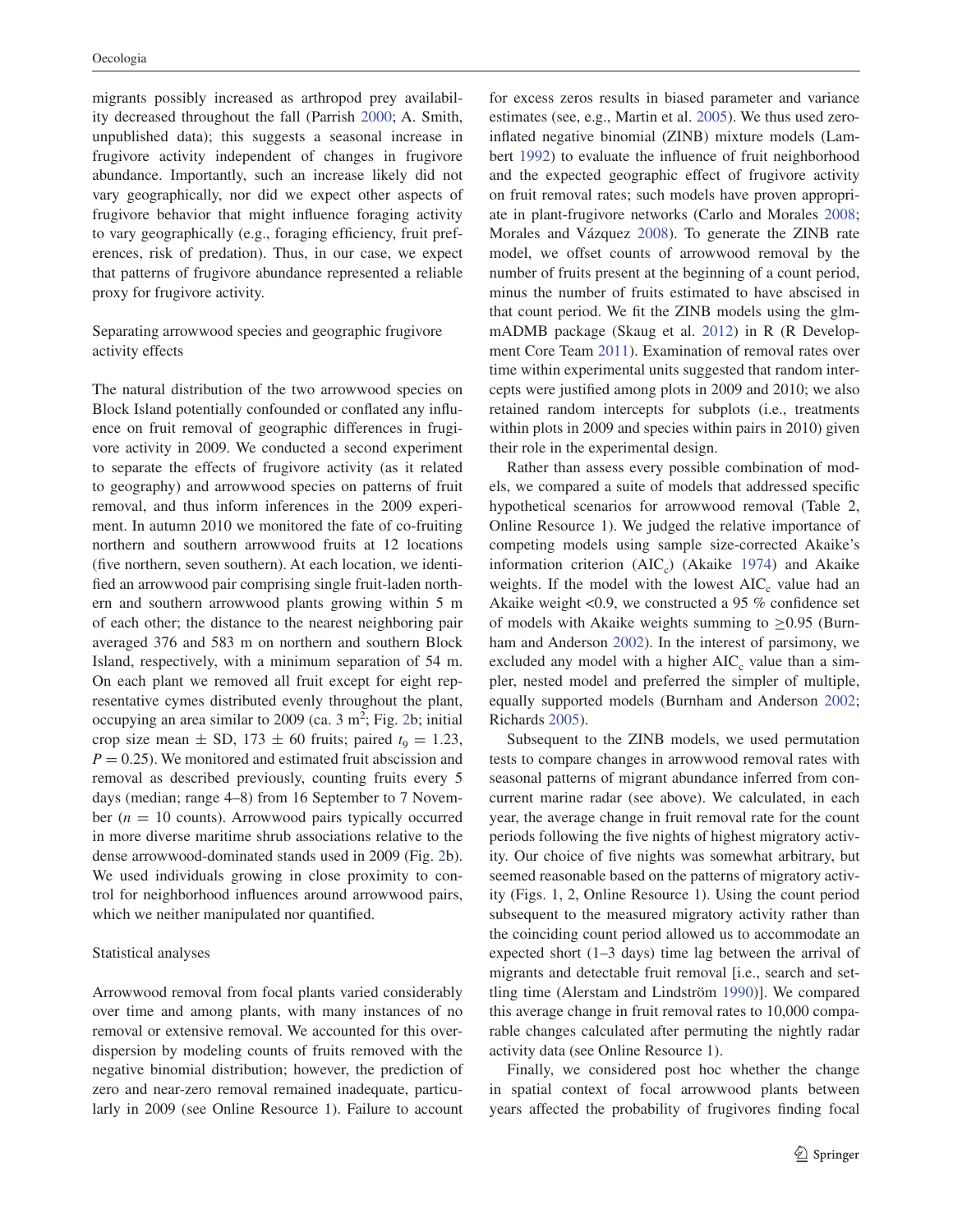arrowwood plants; recall that in 2009 focal plants occurred in plots encompassing large, dense, arrowwood-dominated stands, while in 2010 they occurred in multi-species associations. To do so, we constructed logistic generalized linear mixed models (GLMMs) using the lme4 package (Bates et al. 2011) for each season that evaluated the occurrence of any fruit removal (i.e., we dichotomized zero and non-zero fruit removal rates) as a function of the same suite of hypothetical scenarios (Table 2, Online Resource 1).

## **Results**

#### General patterns of arrowwood fruit loss

In 2009, we monitored the fate of 4,471 and 7,066 fruits on 96 enclosed and 160 unenclosed arrowwood cymes, respectively. Patterns of fruit loss from enclosed (abscission) and unenclosed (abscission and removal) cymes revealed highly episodic fruit removal and suggested that when removal episodes occur, rates of fruit removal are higher on focal plants in low-density arrowwood neighborhoods (Fig. 3a, c) than in natural high-density neighborhoods (Fig. 3b, d). In 2010, we monitored 3,094 and 4,651 fruits on 72 enclosed and 120 unenclosed arrowwood cymes, respectively. As in 2009, patterns of fruit loss revealed variable and episodic fruit removal and suggested that focal plants on northern arrowwood pairs (Fig. 4a, c) experienced more consistent fruit removal than those on southern arrowwood (Fig. 4b, d).

#### Arrowwood removal

In 2009, arrowwood removal rate varied irregularly during the season and was somewhat influenced by neighborhood fruit density (64 % of the ZINB confidence set; Table 1), with arrowwood fruits surrounded by low-density arrowwood neighborhoods sustaining increased removal at 1.5 times (95 % confidence interval 1.0–2.3) the rate of fruits surrounded by a high-density neighborhood (Fig. 5a). However, non-negligible support for a model without the neighborhood fruit density effect (36 % of the ZINB confidence set; Table 1) suggested that the decrease in fruit removal rate attributable to neighborhood fruit density was not especially strong (Table 1). A geographic effect (frugivore activity) was not indicated in either supported model (Table 1). In 2010, the rate of arrowwood fruit removal varied episodically over the course of the season, as in the previous year, and varied with geographic differences in frugivore activity (84 % of the ZINB confidence set; Table 1); arrowwood fruits on northern Block Island sustained removal rates 4.1 times higher (95 % confidence interval 1.2–14.4) than fruits on southern Block Island (Fig. 5b). Differences in removal rate related to arrowwood species were negligible; a reduced model without the arrowwood species effect was supported equivalently, thus the effect was superfluous (Table 1). In both years, a consistent relationship emerged between the seasonal fluctuations in fruit removal rate and seasonal changes in migratory bird activity measured via radar (Fig. 5). In general, fruit removal rates increased in

**Fig. 3** Percentage fruit lost since the previous fruit count (interquartile range shown in *shading*) from enclosed (*solid line*) and unenclosed (*dashed line*) arrowwood infructescences in **a** low- and **b** high-density neighborhoods on northern Block Island and from **c** lowand **d** high-density neighborhoods on southern Block Island during autumn 2009

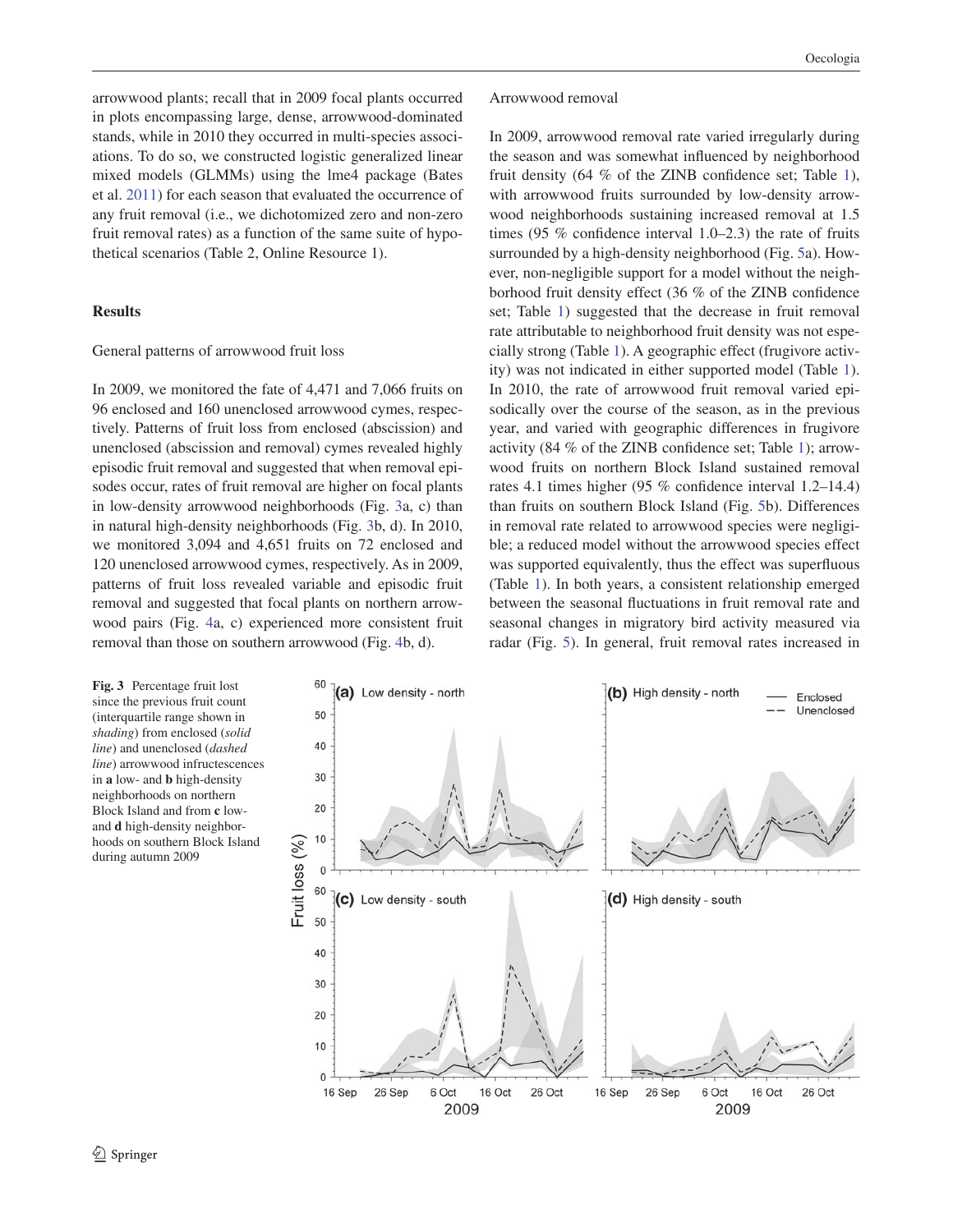**Fig. 4** Percentage fruit lost since the previous fruit count (interquartile range shown in *shading*) from enclosed (*solid line*) and unenclosed (*dashed line*) cymes of northern arrowwood (*V. recognitum*) on **a** northern and **b** southern Block Island and from southern arrowwood (*V*. *dentatum*) on **c** northern and **d** southern Block Island during autumn 2010



the count periods following the nights of highest migratory activity in 2009 (permutation test;  $P = 0.078$ ) and 2010 (permutation test,  $P = 0.007$ ). Specifically, the distinct bouts of increased migratory activity were usually followed by distinct and occasionally prolonged increases in rates of arrowwood removal (Fig. 5). This pattern is consistent with the predicted positive relationship between frugivore activity and rates of fruit removal.

The probability of any fruit removal occurring in a given time period varied with the spatial context of focal arrowwood plants between years. In 2009, two models received equal support: a constant probability throughout the season for all focal plants and a more complicated linear change in the probability of removal that varied geographically (Table 1). We favored the much simpler, intercept-only model that suggested a statistically constant probability of sustaining removal over time in 2009. In contrast, the probability of fruit removal varied irregularly within arrowwood pairs during the 2010 season (Table 1), and very closely matched the corresponding pattern of fruit removal rates (i.e., Fig. 5b).

## **Discussion**

The ecological interactions between plants and their avian frugivores are dynamic and complex—avian frugivores respond to and subsequently alter the distribution and abundance of fruit in space and over time, while also engaging in

activities unrelated to fruit removal (e.g., foraging on arthropods, vigilance). We found moderate evidence that fruitladen neighborhoods depressed fruit removal rates from the focal plants they surrounded, which agrees with most field research to date but contrasts with general theoretical expectation that conspecific fruiting neighborhoods facilitate fruit removal rates from focal plants (Carlo et al. 2007; Carlo and Morales 2008). We propose a general solution to this apparent conflict: the spatial contexts that favor facilitation are uncommon relative to the high-abundance neighborhoods and highly aggregated landscapes that promote competition. Northern temperate systems that support seasonally abundant frugivores provided a prime example. In agreement with theoretical expectation, we found two independent lines of support for an increase in fruit removal rates with increased frugivore activity; however, we suggest that in one particular instance the landscape context of our neighborhoods influenced frugivore activity and thus the expected pattern of fruit removal. Placed in the context of other work, our results further underscore the importance of considering spatial context (i.e., fruit abundance and aggregation, including the presence and influence of frugivory hubs) as well as frugivore activity in plant-avian frugivore interactions.

Influence of neighborhood fruit density on rate of fruit removal

Most field studies of neighborhood effects on rates of fruit removal or visitation by avian frugivores have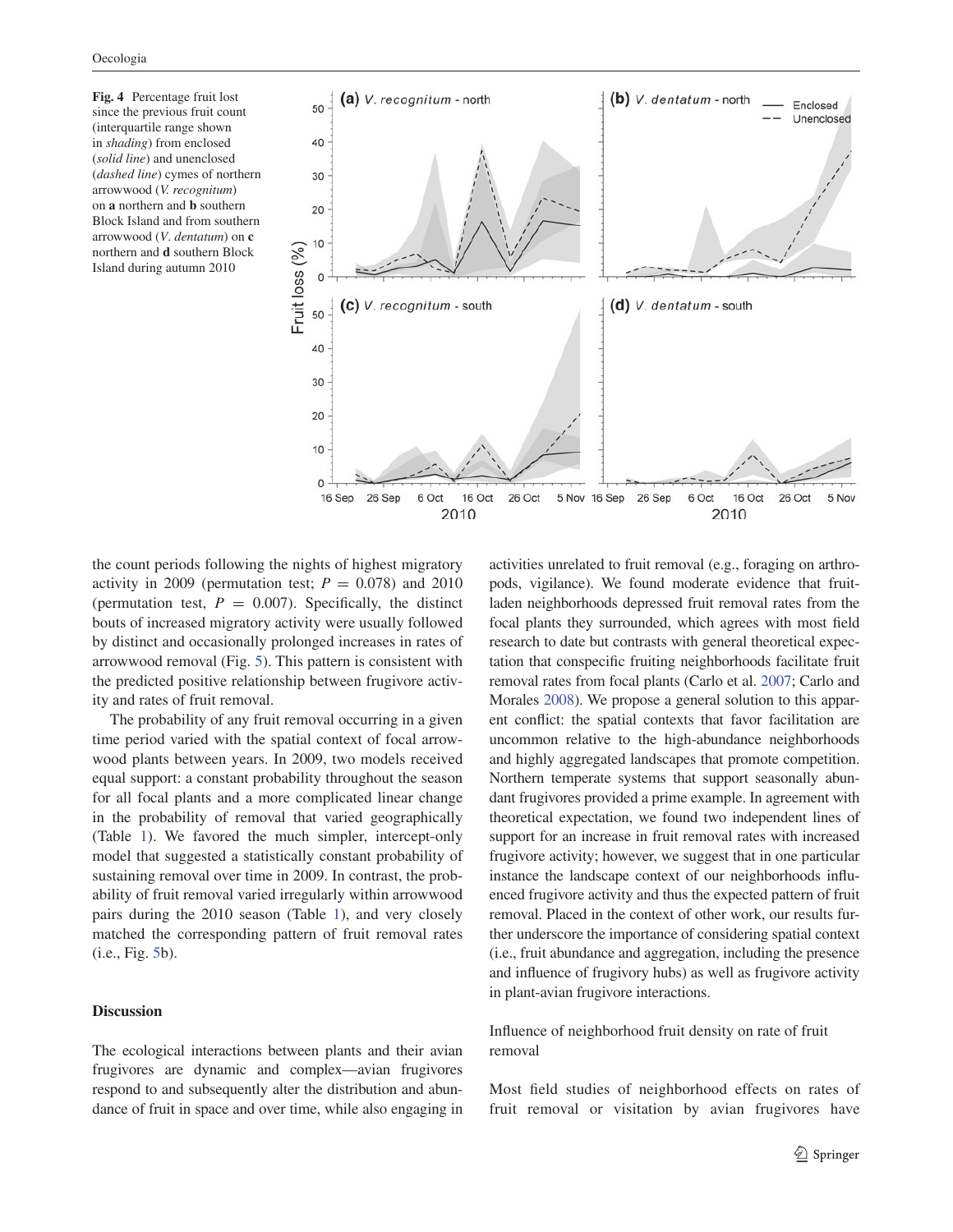**Table 1** Results of 95 % confidence set of zero-inflated negative binomial (*ZINB*) mixture models of fruit removal patterns and logistic generalized linear mixed models (*GLMM*) evaluating the probability of incurring fruit removal on Block Island in 2009 and 2010

| Candidate model <sup>a</sup> | $k^{\rm b}$ | $AIC_c$ | $\Delta_i^c$ | $w_i^d$ | $\sum w_i^e$ |
|------------------------------|-------------|---------|--------------|---------|--------------|
| <b>ZINB</b>                  |             |         |              |         |              |
| 2009                         |             |         |              |         |              |
| $(5)$ TIMEF $+$ TRT          | 15          | 2,145.6 | 0.0          | 0.64    | 0.64         |
| $(2)$ TIMEF                  | 14          |         | 1.2          | 0.36    | 1.00         |
| 2010                         |             |         |              |         |              |
| $(4)$ TIMEF + TRT + GEOG 12  |             | 1,132.0 | 0.0          | 0.43    | 0.43         |
| $(6)$ TIMEF + GEOG           | 11          |         | 0.1          | 0.41    | 0.84         |
| $(2)$ TIMEF                  | 10          |         | 2.2          | 0.14    | 0.99         |
| Logistic GLMM                |             |         |              |         |              |
| 2009                         |             |         |              |         |              |
| $(8)$ TIME $\mid$ GEOG       | 4           | 526.2   | 0.0          | 0.55    | 0.55         |
| (1) INTERCEPT ONLY           | 1           |         | 0.4          | 0.45    | 1.00         |
| 2010                         |             |         |              |         |              |
| $(2)$ TIMEF                  | 10          | 293.0   | 0.0          | 0.99    | 0.99         |

*TRT* denotes the effect of a neighborhood fruit density manipulation (2009) or arrowwood species (2010) on fruit removal; *TIMEF* denotes a categorical specification of time (i.e., count period); *GEOG* denotes the effect of geography on fruit removal. See Online Resource 1 and the text for details

<sup>a</sup> Number preceding model corresponds to model listing in Table 1 of Online Resource 1

<sup>b</sup> Number of fixed effect parameters estimated; the random effects structure did not vary among models

 $\epsilon$  Difference in AIC<sub>c</sub> between model *i* and best model [lowest sample size-corrected Akaike's information criterion (*AIC*<sub>c</sub>)]

d Akaike weights, analogous to the probability of model *i* being the best approximating model in the set (Burnham and Anderson 2002; but see Richards 2005; Link and Barker 2006)

e Cumulative sum of Akaike weights from the best model to model *i*

documented competition or no discernible effect of neighborhood fruit density (Moore and Willson 1982; Manasse and Howe 1983; Herrera 1984a; Denslow 1987; French et al. 1992; Gryj and Domínguez 1996; García et al. 2001; Saracco et al. 2004; Saracco et al. 2005; Carlo and Morales 2008; Blendinger et al. 2008; Blendinger and Villegas 2011). We likewise found a moderate competitive effect of increased neighborhood fruit density, although the spatial context possibly contributed to this effect. Focal plants in our high- and low-density neighborhoods were in close proximity (ca. 10 m apart) within uniformly dense arrowwood stands that likely concentrated frugivore activity. Whereas this design controlled effectively for non-uniformly distributed avian migrants and heterogeneity in the surrounding maritime shrub community, we recognize that such a placement possibly inflated frugivore visitation rates to low-density neighborhoods (relative to naturally low-density neighborhoods). We suggest this further illustrates the importance of spatial context when considering neighborhood influences on fruit removal (see below). We further note, however, that neutral neighborhood effects suggest some level of competition if facilitation is the expected outcome of plantfrugivore interactions as the alternative explanation, frugivore saturation (Fig. 1, line e), is likely uncommon and readily documented (e.g., all fruits consumed). In contrast, few studies have demonstrated that neighborhood fruit density facilitates rates of fruit removal or visitation by avian frugivores, and in most cases the facilitation was weak (Takahashi and Kamitania 2004; Pizo and Almeida-Neto 2009), inconsistent among sites or species (García et al. 2001; Blendinger et al. 2008), or restricted to marginally important heterospecific species (Saracco et al.



**Fig. 5** Seasonal patterns in arrowwood fruit removal by avian frugivores (*lines*) and migrant activity based on concurrent marine radar monitoring (*gray shading*, see text) during fall migration on Block Island in **a** low-density (*solid line*) and high-density neighborhoods (*dashed line*) in 2009 and on **b** northern (*solid line*) and southern

Block Island (*dashed line*) in 2010. Dates of fruit counts are indicated by *filled circles* along the abscissa. Gaps in the radar data indicate missing data; concurrent acoustic data suggested that no considerable migratory activity occurred on these dates (see Online Resource 1). Confidence intervals around removal patterns are omitted for clarity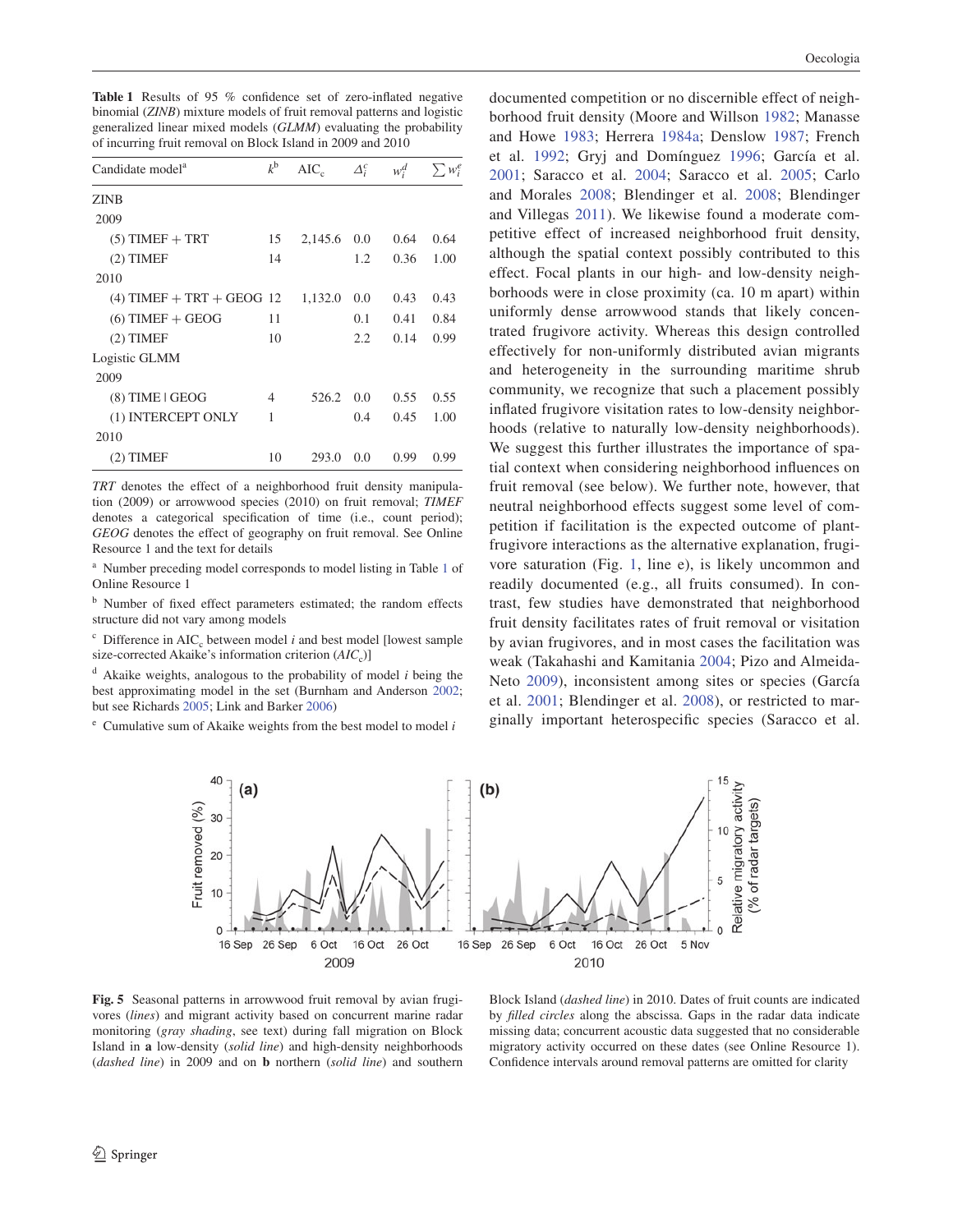2005). Fruit removal facilitated by interspecific neighborhood fruit abundance has been inferred in some hostparasite-frugivore interactions (e.g., van Ommeren and Whitham 2002; Carlo and Aukema 2005; but see Saracco et al. 2005), although to our knowledge patterns of fruit removal from infected plants as a function of their parasitic neighborhood has not been documented explicitly.

The simulations of Carlo and colleagues (Carlo et al. 2007; Carlo and Morales 2008) suggest that competition can emerge when two neighborhood conditions are met: conspecific fruit is abundant at the neighborhood spatial scale, and the neighborhood occurs in a highly aggregated fruiting landscape. Fruit densities in our study system far exceeded those at which competition became manifest in their simulations; for example, our densest 50  $m<sup>2</sup>$  neighborhood alone contained more fruit than their entire simulated landscape  $(25 \text{ km}^2)$ , an area equivalent to all of Block Island. Arrowwood is also very patchily distributed and thus highly aggregated on Block Island (sensu Carlo and Morales 2008); likewise, most work documenting competition or neutral neighborhood effects involves species that are at least moderately aggregated on the landscape (i.e., Moore and Willson 1982; Manasse and Howe 1983; Herrera 1984b; Denslow 1987; Gryj and Domínguez 1996; Saracco et al. 2004; Carlo and Morales 2008; Blendinger et al. 2008); we were unable to evaluate the landscape distribution of focal species in several studies (French et al. 1992; García et al. 2001; Saracco et al. 2005; Blendinger and Villegas 2011). Furthermore, the clearest documented example of facilitation occurred in a highly homogeneous fruiting landscape. Sargent (1990) found that dense fruiting neighborhoods of northern arrowwood facilitated removal relative to low-density neighborhoods, but the experimental neighborhoods were carved out of an expansive arrowwood monoculture. Such a landscape with low plant and fruit aggregation strongly favors facilitation (Carlo and Morales 2008) and stands in stark contrast to the distribution of arrowwood on Block Island and fruits in most other research to date.

Although Carlo and colleagues (Carlo et al. 2007; Carlo and Morales 2008) recognized that landscape context influenced the effects of neighborhood fruit density, our review of previous studies and our experience with arrowwood on Block Island suggest potential mechanisms by which neighborhood fruit density and landscape context can interact to produce facilitation or competition. We propose that competition is the typical outcome of increased neighborhood fruit density in a landscape in which fruits are highly aggregated, but the reason for competition varies with landscape context. For example, in neighborhoods within frugivory hubs, concentrated frugivore activity within the hub decreases the residual quality of the neighborhood and thus limits the recruitment of additional frugivores, resulting quickly in competition for limited frugivores as neighborhood fruit densities increase. We suggest this reasonably describes the situation for arrowwood on Block Island and possibly other work (e.g., Manasse and Howe 1983; Denslow 1987; Gryj and Domínguez 1996; Carlo and Morales 2008), although it was typically difficult to infer the network context of focal plants (e.g., position relative to, and existence of, frugivory hubs). At the other extreme, isolated neighborhoods not associated with frugivory hubs, but occurring within a highly aggregated fruiting landscape, may also experience decreased removal rates as neighborhood fruit densities increase; however, in this case, we suggest the competition with neighboring plants for frugivores results from the difficulty of recruiting frugivores to the isolated neighborhoods. However, when fruits are not highly aggregated on the landscape (e.g., Sargent 1990; Takahashi and Kamitani 2004; Pizo and Almeida-Neto 2009), frugivores, like the fruits they seek, are relatively uniformly distributed and thus easily recruited to neighborhoods with higher fruit density. In these cases, we propose that easy frugivore recruitment and a higher residual quality in the neighborhood makes facilitation the more likely outcome of increased neighborhood fruit density.

Collectively, existing evaluations of neighborhood effects (1) support a prominent influence of the spatial distribution of fruit, on multiple scales, on the patterns of fruit removal, (2) rarely document facilitation in contrast to theoretical expectations, and (3) suggest that moderately and highly aggregated plant (and fruit) distributions are prevalent in plant communities. Thus, contemporary theoretical models (e.g., Morales and Carlo 2006; Carlo et al. 2007; Carlo and Morales 2008), while quite useful, may not adequately characterize most empirical work to date, particularly in temperate systems that support seasonally abundant frugivores. As such, models of plant-frugivore interactions will benefit from the exploration of alternative or additional model parameters (see below).

Influence of frugivore activity on rate of fruit removal

Simulations within spatially explicit networks clearly indicate that increased frugivore activity increases average fruit removal from individual plants (Carlo et al. 2007; Carlo and Morales 2008). We evaluated this predicted positive relationship in two ways: using temporal changes in frugivore (migrant) abundance during the migration season, and the well-documented differences in frugivore abundance associated with geography on Block Island. We interpreted geographic effects in 2009 without regard to arrowwood species because the 2010 experiment indicated frugivores did not strongly discriminate among fruits from the two arrowwood species.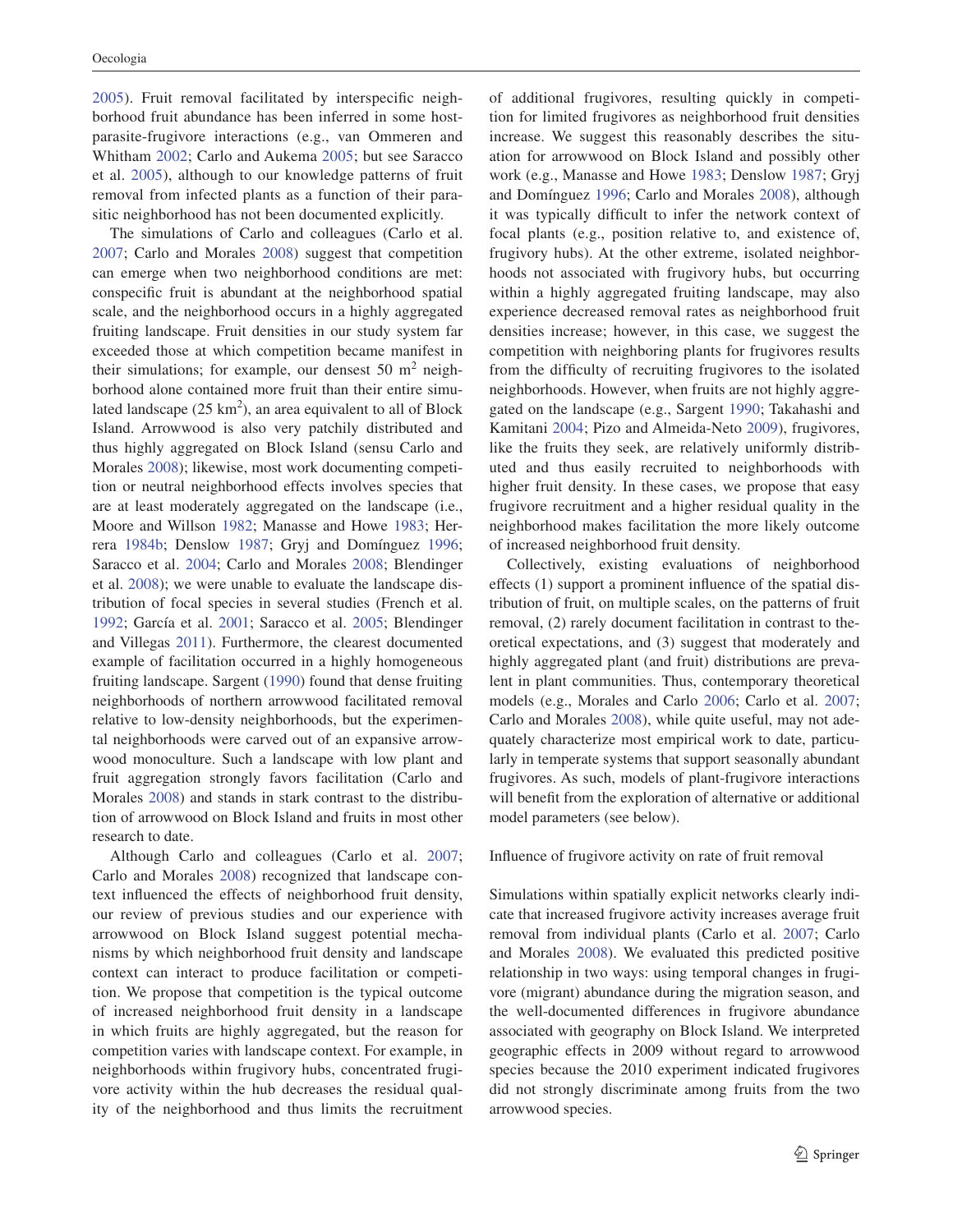*Differences in frugivore activity due to patterns of migrant arrival*

Migrant activity on Block Island fluctuated throughout the migration season, often dramatically (Fig. 5) (Mizrahi et al. 2010; Svedlow et al. 2012). However, fruit removal rates consistently increased in the days following the most substantial migratory movements over Block Island during 2009 and 2010 (Fig. 5), in accordance with the predicted positive relationship between frugivore activity and fruit removal rates (Carlo et al. 2007; Carlo and Morales 2008). A 1- to 3-day lag was often apparent between the presumed arrival of migrants and the concomitant removal of fruit, likely due to search and settling time (Alerstam and Lindström 1990).

#### *Differences in frugivore abundance due to geography*

We expected and documented higher fruit removal rates on northern Block Island in arrowwood pairs in 2010; however, this difference was not evident among arrowwood plots in 2009. Recall that experimental plots were selected to encompass uncommonly dense concentrations of arrowwood, whereas the arrowwood pairs occurred within more typical mixed-species maritime shrub stands. We thus considered whether this change in the spatial context of focal plants influenced the distribution of frugivores (logistic GLMMs; Table 1, Online Resource 1). Focal plants in dense arrowwood stands (2009) experienced a consistent probability of incurring fruit removal throughout the season while plants not associated with arrowwood concentrations (i.e., most 2010 focal pairs) sustained lower rates of removal in general and only experienced significant removal when frugivores were abundant (Fig. 5). This discrepancy suggests that the 2009 plots acted as frugivory hubs, concentrating frugivore activity at the plot (neighborhood) scale, effectively counteracting the prevailing differences in frugivore activity at a larger landscape scale.

## **Conclusion**

Current individual-based frugivory models (Morales and Carlo 2006; Carlo et al. 2007; Carlo and Morales 2008; Morales and Vázquez 2008) establish a strong, though necessarily simplified foundation, but their foremost property is their flexibility. Generating predictions for plantfrugivore interactions in different ecosystem contexts can be accomplished with relative ease by modifying existing parameters of these models and, if necessary, incorporating additional parameters. For example, previous frugivory models possess a distinctly "tropical" inclination, but simple changes in the specification of existing parameters,

such as modifying patterns of fruit regrowth (or ripening) and accommodating larger and more variable initial crop sizes and frugivore abundances, would increase the relevance of simulations to temperate systems like the maritime shrub community on Block Island. Likewise, these frugivory models can be customized to anticipate the dynamics of plant-frugivore interactions in particular ecological contexts. Songbird migration stopover provides an example relevant to the current study. The "temperate" frugivory model could be extended to provide simulated foragers with alternative foraging decisions that more adequately capture frugivore activity [e.g. varying abundances, phenologies, and preferences for multiple co-fruiting species and co-occurring arthropod resources; see, e.g., Carnicer et al. (2009)] under a particular maximization scheme (e.g., energy intake relative to energy expenditure). Certainly, achieving fully mechanistic models of avian dispersal will be challenging (Muller-Landau et al. 2008), but we argue that there is much to be gained despite this potential limitation. Seeking the general properties of plant-frugivore interactions will require the evaluation of many specific ecosystem and ecological contexts, but we expect individual-based frugivory models will play a key role in doing so.

**Acknowledgments** Thanks to the fine assistance of two dedicated field crews, including B. Jones, R. Alan, S. Bebus, K. Chmiel, J. Cressman, L. Jenkins, and E. Pokrivka. S. Comings and The Nature Conservancy graciously accommodated field staff and provided property access and logistical support on Block Island. New Shoreham Town Manager N. Dodge facilitated access to town property. Doug Levey and four anonymous reviewers provided valuable criticisms of earlier drafts. This work was funded by the National Science Foundation (IBN-9984920, IOS-0748349), Rhode Island Agricultural Experiment Station (contribution no. 5350), and the U.S. Department of Agriculture (538748) to S. McWilliams and a Nature Conservancy grant to A. Smith. The experiments comply with the current laws of the United States of America.

#### **References**

- Able KP (1977) The orientation of passerine nocturnal migrants following offshore drift. Auk 94:320–330
- Agrawal AA, Ackerly DD, Adler F, Arnold AE, Cáceres C, Doak DF, Post E, Judson PF, Maron J, Mooney KA, Power M, Schemske D, Stachowicz J, Strauss S, Turner MG, Werner E (2007) Filling key gaps in population and community ecology. Front Ecol Environ 5:145–152. doi:10.2307/20440610
- Akaike H (1974) A new look at the statistical model identification. IEEE Trans Autom Contr 19:716–723. doi:10.1109/ TAC.1974.1100705
- Alerstam T, Lindström Å (1990) Optimal bird migration: the relative importance of time, energy and safety. In: Gwinner E (ed) Bird migration: the physiology and ecophysiology. Springer, New York, pp 331–351
- Baird J, Nisbet ICT (1960) Northward fall migration on the Atlantic coast and its relation to offshore drift. Auk 77:119–149
- Bates D, Maechler M, Bolker B (2011) lme4: linear mixed-effects models using S4 classes, R Package version 0.999375-42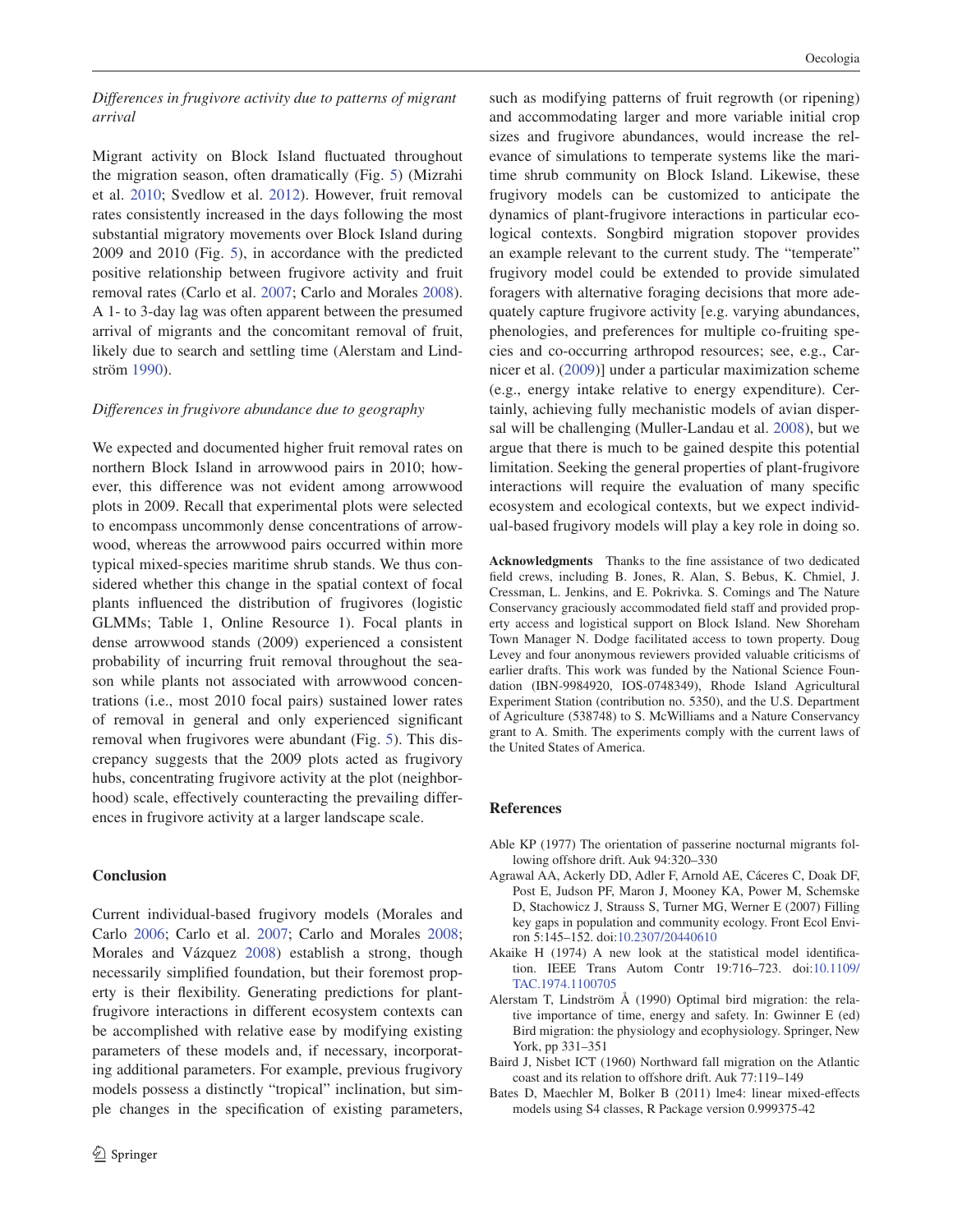- Blendinger PG, Villegas M (2011) Crop size is more important than neighborhood fruit availability for fruit removal of *Eugenia uniflora* (Myrtaceae) by bird seed dispersers. Plant Ecol 212:889– 899. doi:10.1007/s11258-010-9873-z
- Blendinger PG, Loiselle BA, Blake JG (2008) Crop size, plant aggregation, and microhabitat type affect fruit removal by birds from individual melastome plants in the Upper Amazon. Oecologia 158:273–283. doi:10.1007/s00442-008-1146-3
- Bolser JA, Alan RA, Smith AD, Li L, Seeram MP, McWilliams SR (2013) Birds select fruits with more anthocyanins and phenolic compounds during autumn migration. Wilson J Ornithol 125:97–108
- Borgmann KL, Pearson SF, Levey DJ, Greenberg CH, Stouffer PC (2004) Wintering Yellow-rumped Warblers (*Dendroica coronata*) track manipulated abundance of *Myrica cerifera* fruits. Auk 121:74–87. doi:10.1642/0004-8038(2004)121[0074:WYWDCT] 2.0.CO;2
- Burnham KP, Anderson DR (2002) Model selection and multimodel inference: a practical information-theoretic approach, 2nd edn. Springer, New York
- Carlo TA, Aukema JE (2005) Female-directed dispersal and facilitation between a tropical mistletoe and a dioecious host. Ecology 86:3245–3251. doi:10.1890/05-0460
- Carlo TA, Morales JM (2008) Inequalities in fruit-removal and seed dispersal: consequences of bird behaviour, neighbourhood density and landscape aggregation. J Ecol 96:609–618. doi:10.1111/j.1365-2745.2008.01379.x
- Carlo TA, Aukema JE, Morales JM (2007) Plant–frugivore interactions as spatially explicit networks: integrating frugivore foraging with fruiting plant spatial patterns. In: Dennis AJ, Schupp EW, Green RJ, Westcott DA (eds) Seed dispersal: theory and its application in a changing world. CAB International, Wallingford, pp 369–390
- Carnicer J, Jordano P, Melián CJ (2009) The temporal dynamics of resource use by frugivorous birds: a network approach. Ecology 90:1958–1970. doi:10.1890/07-1939.1
- Debussche M, Escarré J, Lepart J (1982) Ornithochory and plant succession in Mediterranean abandoned orchards. Vegetatio 48:255– 266. doi:10.1007/BF00055269
- Denslow JS (1987) Fruit removal rates from aggregated and isolated bushes of the red elderberry, *Sambucus pubens*. Can J Bot 65:1229–1235. doi:10.1139/b87-170
- Enser RW, Lundgren JA (2006) Natural communities of Rhode Island. Rhode Island Natural History Survey, Kingston
- French K, O'Dowd DJ, Lill A (1992) Fruit removal of *Coprosma quadrifida* (Rubiaceae) by birds in south-eastern Australia. Aust J Ecol 17:35–42. doi:10.1111/j.1442-9993.1992.tb00778.x
- García D, Zamora R, Gómez JM, Hódar JA (2001) Frugivory at *Juniperus communis* depends more on population characteristics than on individual attributes. J Ecol 89:639–647
- Gryj EO, Domínguez CA (1996) Fruit removal and postdispersal survivorship in the tropical dry forest shrub *Erythroxylum havanense*: ecological and evolutionary implications. Oecologia 108:368–374
- Harmata AR, Podruzny KM, Zelenak JR, Morrison ML (1999) Using marine surveillance radar to study bird movements and impact assessment. Wildl Soc B 27:44–52. doi:10.2307/3783939
- Herrera CM (1984a) Seed dispersal and fitness determinants in wild rose: combined effects of hawthorn, birds, mice, and browsing ungulates. Oecologia 63:386–393
- Herrera CM (1984b) A study of avian frugivores, bird-dispersed plants, and their interaction in Mediterranean scrublands. Ecol Monogr 54:2–23. doi:10.2307/1942454
- Herrera CM (2002) Seed dispersal by vertebrates. In: Herrera CM, Pellmyr O (eds) Plant–animal interactions: an evolutionary approach, 1st edn. Blackwell, Oxford, pp 185–208
- Janzen DH (1971) Seed predation by animals. Annu Rev Ecol Syst 2:465–492. doi:10.2307/2096937
- Jordano P (1987) Patterns of mutualistic interactions in pollination and seed dispersal: connectance, dependence asymmetries, and coevolution. Am Nat 129:657–677
- Jordano P (1994) Spatial and temporal variation in the avian-frugivore assemblage of *Prunus mahaleb*: patterns and consequences. Oikos 71:479–491. doi:10.2307/3545836
- Jordano P, Bascompte J, Olesen JM (2003) Invariant properties in coevolutionary networks of plant–animal interactions. Ecol Lett 6:69–81
- Lambert D (1992) Zero-inflated Poisson regression, with an application to defects in manufacturing. Technometrics 34:1–14
- Lázaro A, Mark S, Olesen JM (2005) Bird-made fruit orchards in northern Europe: nestedness and network properties. Oikos 110:321–329
- Levey DJ, Moermond TC, Denslow JS (1984) Fruit choice in Neotropical birds: the effect of distance between fruits on preference patterns. Ecology 65:844–850
- Levey DJ, Silva WR, Galetti M (2002) Seed dispersal and frugivory: ecology, evolution, and conservation, 1st edn. CABI, New York
- Levin SA, Muller-Landau HC, Nathan R, Chave J (2003) The ecology and evolution of seed dispersal: a theoretical perspective. Annu Rev Ecol Evol S 34:575–604. doi:10.2307/30033787
- Levine JM, Murrell DJ (2003) The community-level consequences of seed dispersal patterns. Annu Rev Ecol Evol S 34:549–574. doi:10.2307/30033786
- Link WA, Barker RJ (2006) Model weights and the foundations of multimodel inference. Ecology 87:2626–2635
- Manasse RS, Howe HF (1983) Competition for dispersal agents among tropical trees: influences of neighbors. Oecologia 59:185–190
- Martin TG, Wintle BA, Rhodes JR, Kurner PM, Field SA, Low-Choy SJ, Tyre AJ, Possingham HP (2005) Zero tolerance ecology: improving ecological inference by modelling the source of zero observations. Ecol Lett 8:1235–1246
- Mizrahi D, Fogg R, Magarian T, Elia V, Jodgetts P, La Puma D (2010) Radar monitoring of bird and bat movement patterns on Block Island and its coastal waters. In: McCann J et al. (eds) Ocean Special Area Management Plan. Technical report 11, appendix K. University of Rhode Island, Narragansett.
- Moegenburg SM, Levey DJ (2003) Do frugivores respond to fruit harvest? An experimental study of short-term responses. Ecology 84:2600–2612. doi:10.2307/3450106
- Moore LA, Willson MF (1982) The effect of microhabitat, spatial distribution, and display size on dispersal of *Lindera benzoin* by avian frugivores. Can J Bot 60:557–560
- Morales JM, Carlo TA (2006) The effects of plant distribution and frugivore density on the scale and shape of dispersal kernels. Ecology 87:1489–1496
- Morales JM, Vázquez DP (2008) The effect of space in plant–animal mutualistic networks: insights from a simulation study. Oikos 117:1362–1370. doi:10.1111/j.2008.0030-1299.16737.x
- Muller-Landau HC, Wright SJ, Calderón O, Condit R, Hubbell SP (2008) Interspecific variation in primary seed dispersal in a tropical forest. J Ecol 96:653–667. doi:10.1111/j.1365-2745.2008.01399.x
- Parrish JD (1997a) Frugivory during autumn migration in Nearctic-Neotropical migrant landbirds: patterns, causes, and consequences. PhD dissertation, Department of Ecology and Evolution, Brown University
- Parrish JD (1997b) Patterns of frugivory and energetic condition in Nearctic landbirds during autumn migration. Condor 99:681–697
- Parrish JD (2000) Behavioral, energetic, and conservation implications of foraging plasticity during migration. Stud Avian Biol 20:53–70